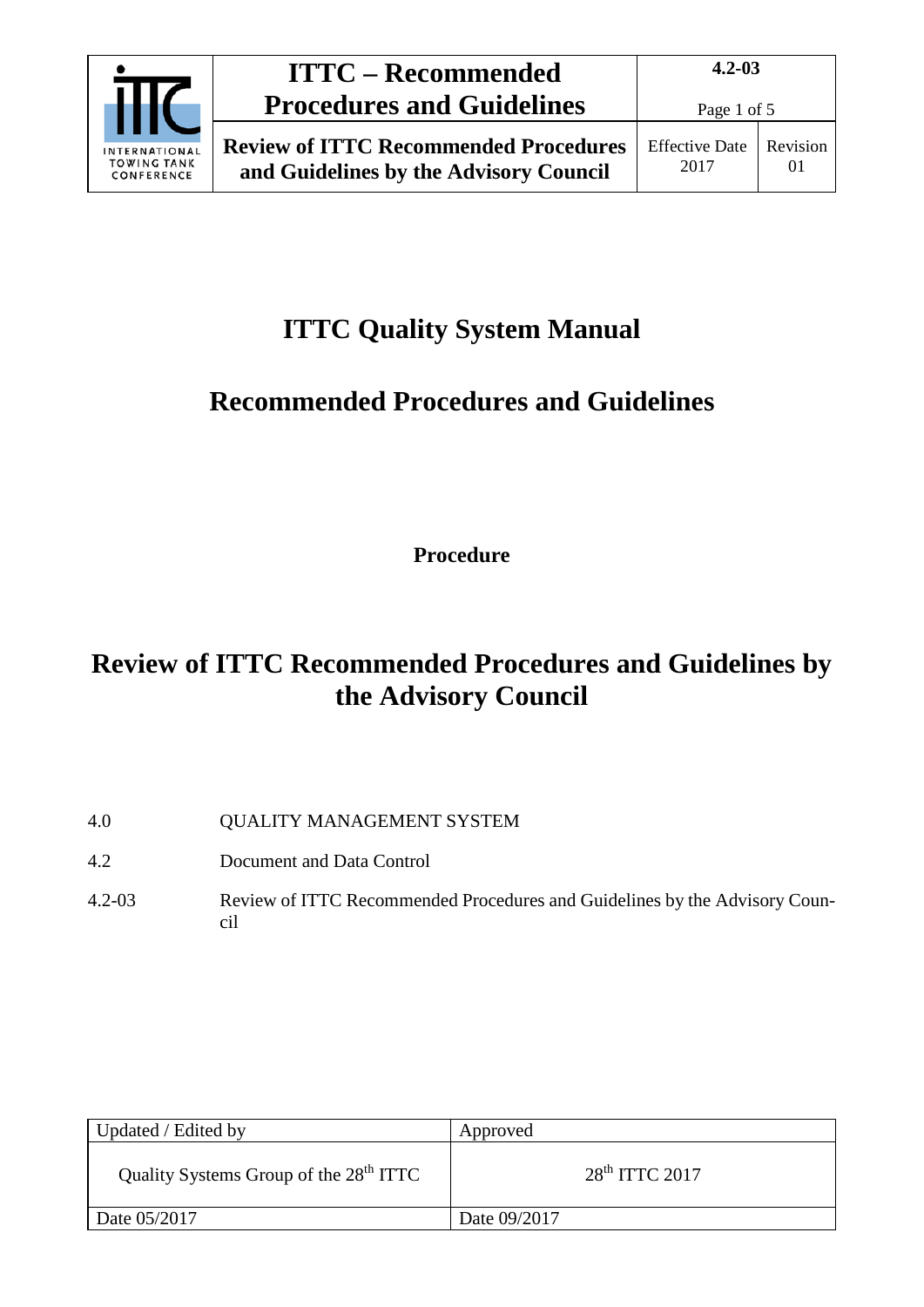

### **Table of Contents**

- **1. [PURPOSE OF PROCEDURE..............3](#page-2-0)**
- **2. [SCOPE....................................................3](#page-2-1)**
- **3. [TASKING AND MONITORING THE](#page-2-2)  [TECHNICAL COMMITTEES](#page-2-2) AND [GROUP OF THE ITTC........................3](#page-2-2)**
- **4. [CRITERIA FOR REVIEW OF ITTC](#page-3-0)  [RECOMMENDED PROCEDURES](#page-3-0) ...4**
- **5. [RESPONSIBILITY IN GENERAL.....5](#page-4-0)**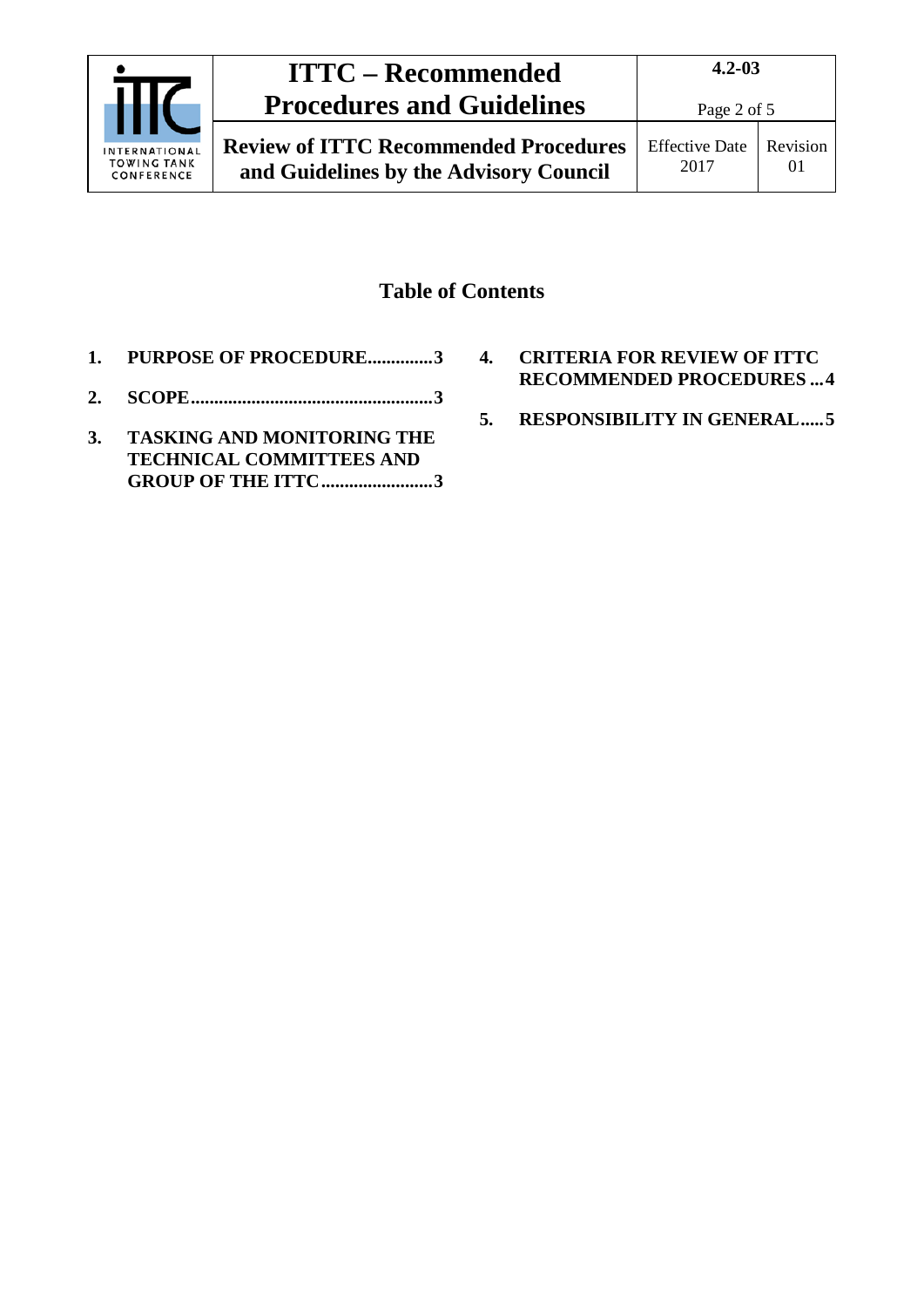

**Review of ITTC Recommended Procedures and Guidelines by the Advisory Council**

### **Review of ITTC Recommended Procedures and Guidelines by the Advisory Council**

### <span id="page-2-0"></span>**1. PURPOSE OF PROCEDURE**

- Ensure that ITTC Recommended Procedures (IRPs) and Guidelines are correct and valid.
- Ensure that recommended procedures and guidelines are revised according to the criteria of ITTC

#### <span id="page-2-1"></span>**2. SCOPE**

- Committees, Specialist Committees and Groups of ITTC who prepare ITTC Recommended Procedures.
- Advisory Council and working Groups of Advisory Council.

#### <span id="page-2-2"></span>**3. TASKING AND MONITORING THE TECHNICAL COMMITTEES AND GROUP OF THE ITTC**

This document is a supplement to the Procedures 1.0-03 "General Guidelines for the Activities of Technical Committees Liaison with Executive Committee and Advisory Council, 4.2- 01 "Adoption or Modification of ITTC Recommended Procedures", 4.2.3-01-01 "Guide for the Preparation of ITTC Recommended Procedures and Guidelines", and 4.2.3-01-03 "Work Instruction for Formatting ITTC Recommended Procedures and Guidelines" and deals with the review of the procedures and guidelines before publishing.

1. The Chairman of the Executive Committee shall write to the chairmen of all of the technical committees after the Conference to inform them of the terms of reference for their committee. These tasks may include the preparation of recommended procedures or the review and updating of existing procedures.

- 2. The ITTC secretary shall write to the TC chairmen giving the reporting requirements and deadline dates which the committees should follow.
- 3. The Advisory Council shall review the progress of the work of each committee.
- 4. The technical committees shall report to the Advisory Council before its first meeting of the year following the Conference on the proposals for any changes to existing procedures and outlines of new procedures.
- 5. Drafts for new or amended procedures shall be submitted to the Advisory Council for review at its second meeting the year before the Conference.
- 6. The Advisory Council may set up working groups to follow and support the work of technical Committees. The terms of reference of the working groups are:
- draft recommendations for terms of reference (ToR) for general committees
- identify requirements and propose terms of reference for specialist technical committees
- review and make recommendations on proposed ITTC procedures
- propose topics for group discussions at the full Conference
- support the new Committees as regards the start up and interpretation of their tasks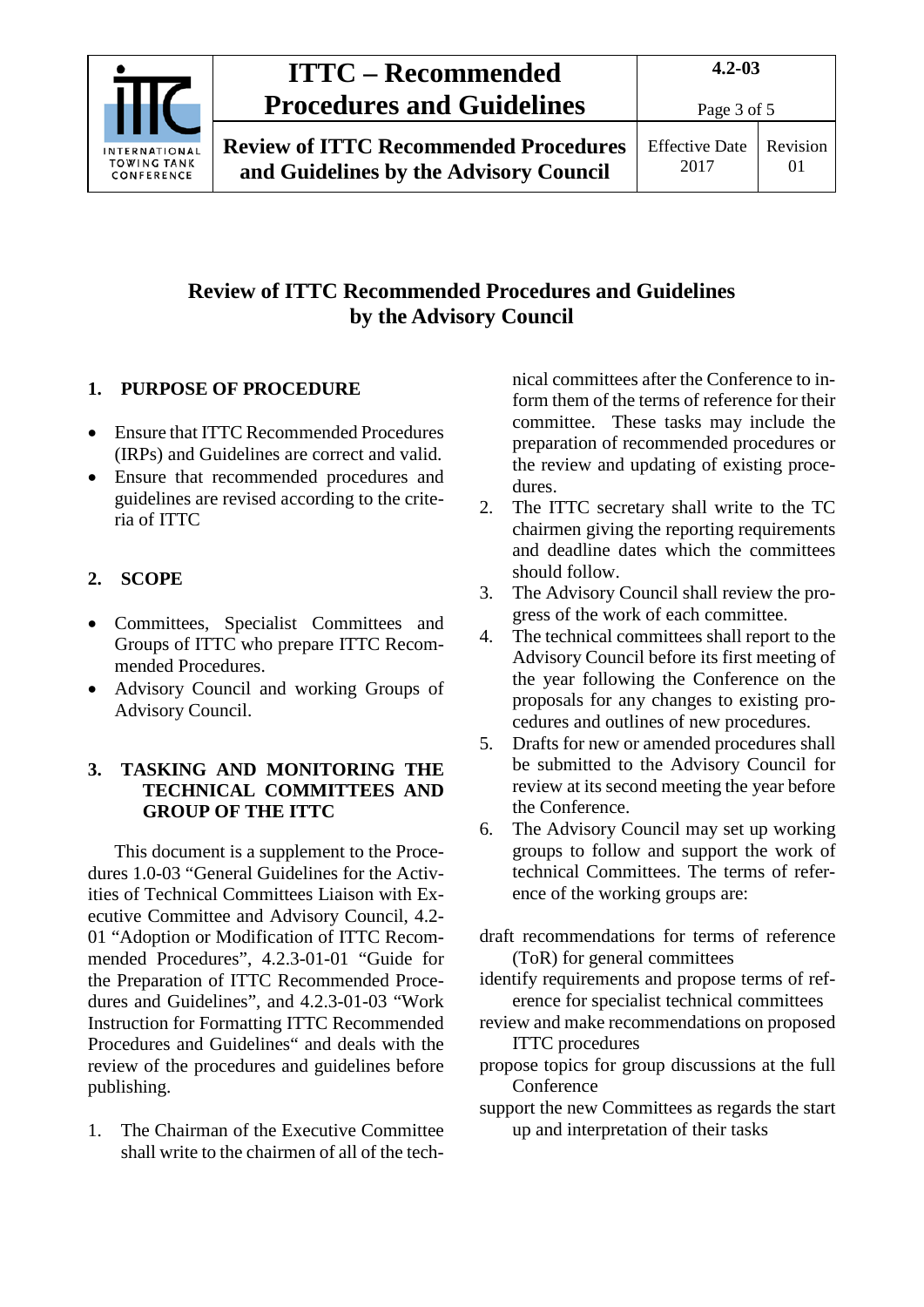

**4.2-03**

**Review of ITTC Recommended Procedures and Guidelines by the Advisory Council**

Page 4 of 5

Effective Date 2017

Revision 01

For each Working Group a chairman is nominated to co-ordinate the work of the group.

Each Working Group reports on its activities to the Advisory Council and recommends actions for discussion and approval by the Advisory Council.

#### <span id="page-3-0"></span>**4. CRITERIA FOR REVIEW OF ITTC RECOMMENDED PROCEDURES**

The following criteria are provided to assist the Working Groups and the Advisory Council to come to consistent decisions when reviewing proposed ITTC recommended procedures. Accepted means the draft procedure will be published and proposed for adoption by the Full **Conference** 

1. Accepted without reservation

The procedure describes current practice in many organizations, and while not all organizations will follow it in all details there is sufficient flexibility in the procedure to enable most organizations who are active in the area to follow it "in principle", and to note the exceptions in their own procedures. The procedure will be published in this ITTC period.

2. Accepted, with minor editorial revisions The procedure will be acceptable provided minor editorial changes are made. The revisions will be made by the technical committee and thereafter, the finalised procedure will be submitted to the Quality Systems Group for final check of format. The procedure will be published in this ITTC period.

3. Accepted, with areas of concern noted The procedure, although requiring more work, will be useful to the ITTC members as it is written. It is impractical for the present technical committee to make the changes required to address the working group's concerns in the time available. The procedure will be published in this ITTC period together with the comments of Advisory Council working group. The revisions required will be proposed as a task for a future committee.

### 4. Publication postponed

Either the physical basis of the procedure is not in line with current practice or there are other technical problems making the procedure impractical for many organizations to follow. The publication of the procedure should also be postponed if the document is not drafted to a level of detail at which it could be useful or because it is inconsistent with other published ITTC procedures. The revisions required are major and would be proposed as a task for a future committee. The draft of the procedure and the comments of the Advisory Council will be passed to the future committee.